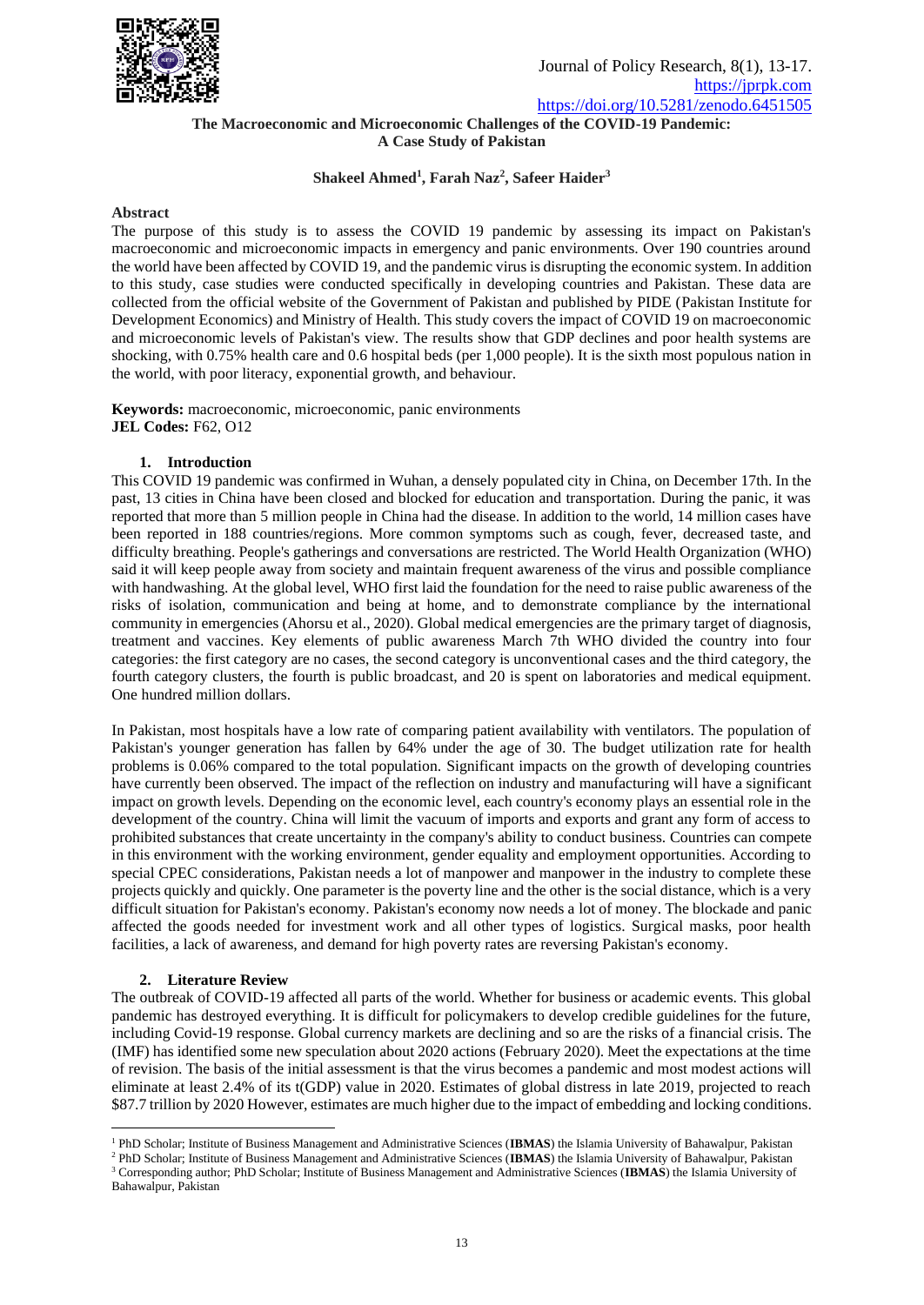The Pakistan National Bank (SBP) report dated 10 March 2020 provides a new package, and it is expected that approximately (\$630.5 million) will be allocated to the health and sustainable sector. And when the Pakistani government announced that the EHASS plan to support poor families and the prime minister of the Republic of Pakistan would resolve the intolerable blockade of severe poverty, it would indicate all of the macro or macroeconomic impacts of the economy on the macroeconomy. The profound implications are discussed at the level of. MMQ, Vo, XH and Zaman, K. (2020).

The coronavirus and its fears have shaken businesses and affected the health of the global economy. Analysts worry that the situation may get worse because it is not expected to improve immediately (Brady et al., 2020). Macro and micro economic issue are very important for an economy (Ali and Senturk, 2019; Ali and Zulfiqar, 2018; Ali et al., 2016; Ali et al., 2021; Ali et al., 2021; Ali et al., 2015; Arshad and Ali, 2016; Ashraf and Ali, 2018; Audi and Ali, 2017; Audi and Ali, 2017; Audi et al., 2021; Ali and Ali, 2016). Large amounts of foreign investment in government bonds (called hot money) have also been leaked. There are large amounts both internationally and domestically. This is why it has not had the most serious impact. The health alert, especially in South Asia, is still very poor, and the availability of sanitation and isolation policies is simultaneously affected by poverty and weak medical care (Hamza et al.,2020). Similarly, Marmon and Ulla, Massachusetts (IM, 2020), countries with strong medical environments have limited treatment of diseases, so they Providing health care to citizens is a real challenge (Socherabi et al., 2020). As of mid-March 2020, the World Health Organization has made the virus a pandemic, and the International Monetary Fund is relaxing on Pan et al., 2020). In various progress situations, riding some initial diseases at the cost of the COVID-19 outbreak.

The shock wave is not only a demand management issue but also a complex crisis that requires revisions to financial, taxation and health policies (Paital et al., 2020; Roussel et al., 2021; Senturk and Ali, 2021; Sajid and Ali, 2018). Completing an exaggerated community interface is effective rework. The long-term comeback is even more important. Countries where many infectious diseases can occur. Experts continue to warn and warn that zoonotic diseases can continue to threaten the lives of millions of people and cause significant damage to the world's integrated economy. The latest COVID-19 proves that any country can be a clue for joining a small island in the global economic system Nicola et al., (2020).

#### **3. The impact of the pandemic on the macroeconomy**

The spread of viruses affects the world economy in three basic ways. In other words, the lack of chain organization. This has a direct impact on the direct impact on world population. On the other hand, the procurement market is facing a crisis due to the blockade without transport due to the worsening pandemic. The third is on the demand side, the panic situation in these countries is more severe and supply bottlenecks will be faced with financial crises and market collapses. In a study by Wildersmith et al., (2020) found that most of the world depends on China's industrial chains and economic conditions, as China is one of the countries offering this service. I pointed out that I do. We provide products and services to the world in an inexpensive manner. Traffic regulations lack flaws in the global economy. Limited or even restricted countries have limited financial markets and slow down global macroeconomic activity. Most importantly, the panic-induced differences between companies have distorted the usual solid outlines and distorted market differences. The establishment of Chinese goods and chain stores in Pakistan and many developing countries, as well as the panic in other countries, are increasing (especially when supply curves are volatile in the short term). Is the inability to find quantities and ingredients. Source (Wang Q., Su, M. (2020). The second major part of the impact is due to supply-side interference and the closure of work units and housing. Consumers reduce spending and secret demand. Shift curves and reduce GDP (Spinelli, A. &&Pellino, G. (2020). Massive expansion is due to the lack of product chain imbalances that have been spent managing supply chains and demand departments Ranney et al., 2020; Nasir et al., 2021). The ability to manage people and meet their daily needs is stronger than any other country with a Chinese economy, including the United States. Manage a global brute force flow of goods and services and you can stimulate these without raising prices. Mission in the world: In addition to China is t the short-term investment behaviour of investors has gotten stronger, and giant investors around the world are again short-term spam with the Chinese market. (Jan et al., 2020) The most affected companies are the tour companies who hope tourism will be the engine of economic growth (Chakraborty, I. and Maity, P. (2020)) We have been affected by the dependence on large-scale movements and gatherings, and these events and gatherings have been banned The stock market has never reached this low level. The index is now down 39.7% from its high to now stand at 21%. It survives to retreat with little investment.

This reduces the profitability of the banking sector. Foreign investors have withdrawn from all sectors of Pakistan. This has led to a decline in Pakistan's GDP. In Pakistan and calm conditions, GDP will be hit by countries in the 3-6% range. The sudden closure of large and small businesses has closed most of the economic centres, thereby hampering the entire economy. Export-related industries, production, and service industries were closed. Exports and foreign trade have fallen to death levels. This has led to a decline in GDP. The number of unemployed persons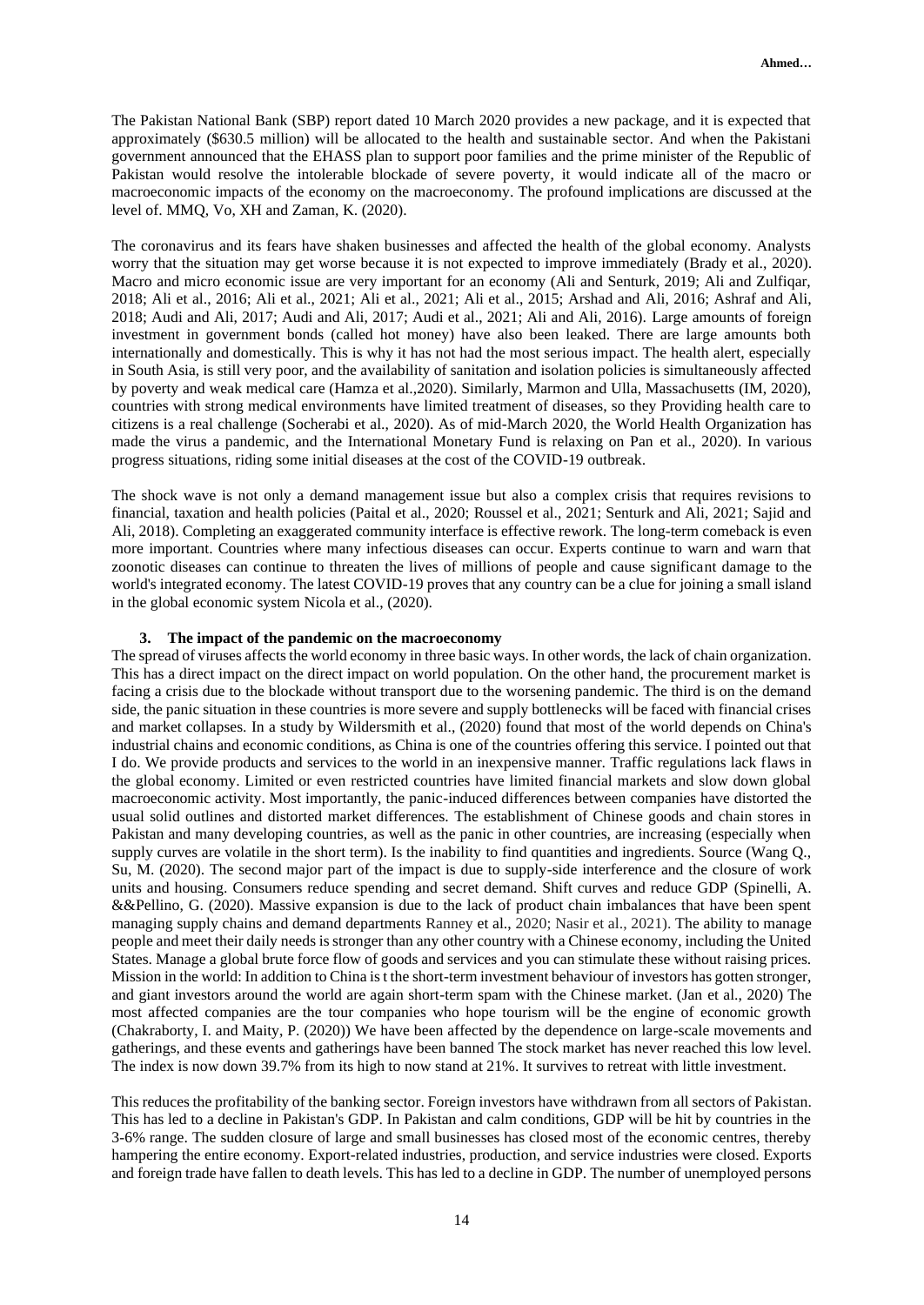in the United States exceeds 40 million, increasing from 6.2 million in February to 20.5 million in May 2020. This is a major depression in American history. My life is suddenly short. This COVID-19 pandemic has made daily betting broker intermediaries a great success.



The United States has introduced important new things and new cases into the channels of global public utilities. Compared with different countries that constitute economic centres, more than 60% of chain stores in the world rely on them. According to the World Health Alert says that the pandemic has caused serious conditions and Dilemma. The emergency department is suffering from a huge infectious disease. Develop adjustments to weaker brands in most environments. According to Cowling et al., (2020). Social distance and other sectors are completely affected and cause distance (Anser et al.,2020). Due to the weak maintenance of prices in the integration of raw materials, production and demand factors worldwide are affected. Chan & Yuen (2020) stated that the domestic production capacity of surgical masks and other medical equipment is a question mark for developing countries. Due to the pandemic, the internal relations of other countries are not available.



#### **4. The outbreak of coronavirus in the Pakistani economy**

According to the Asian Development Bank, a large part of GDP depends on domestic and international income and business, as well as on the internal and external circulation of money (Fernandes, N. (2020)). Pakistan Stock Exchange (PSX) Unfortunately, a serious panic of around 400 billion rupees in April 2020 resulted in foreign investment behaviour and expected losses being minimal. The first crisis is an estimate of GDP reduction in a poem scenario. PM In the Islamic Republic of Pakistan, we disagree with the lockdown due to poverty and the country's expectations for reverse growth, but there is a small state lockdown. Most daily wages in Pakistan are below the poverty line.

#### **5. Research method based on the content analysis approach**

This study is qualitatively based on case studies and phenomena. In this study, we used a content analysis approach. Data was collected from various reports on official websites and newspapers. The health-related issues and status discussed in this study are from the World Health Organization (WHO). The graph of Pakistan's budget and GDP decline comes from the official report of the pandemic of COVID 19 by PIDE (Pakistan Institute for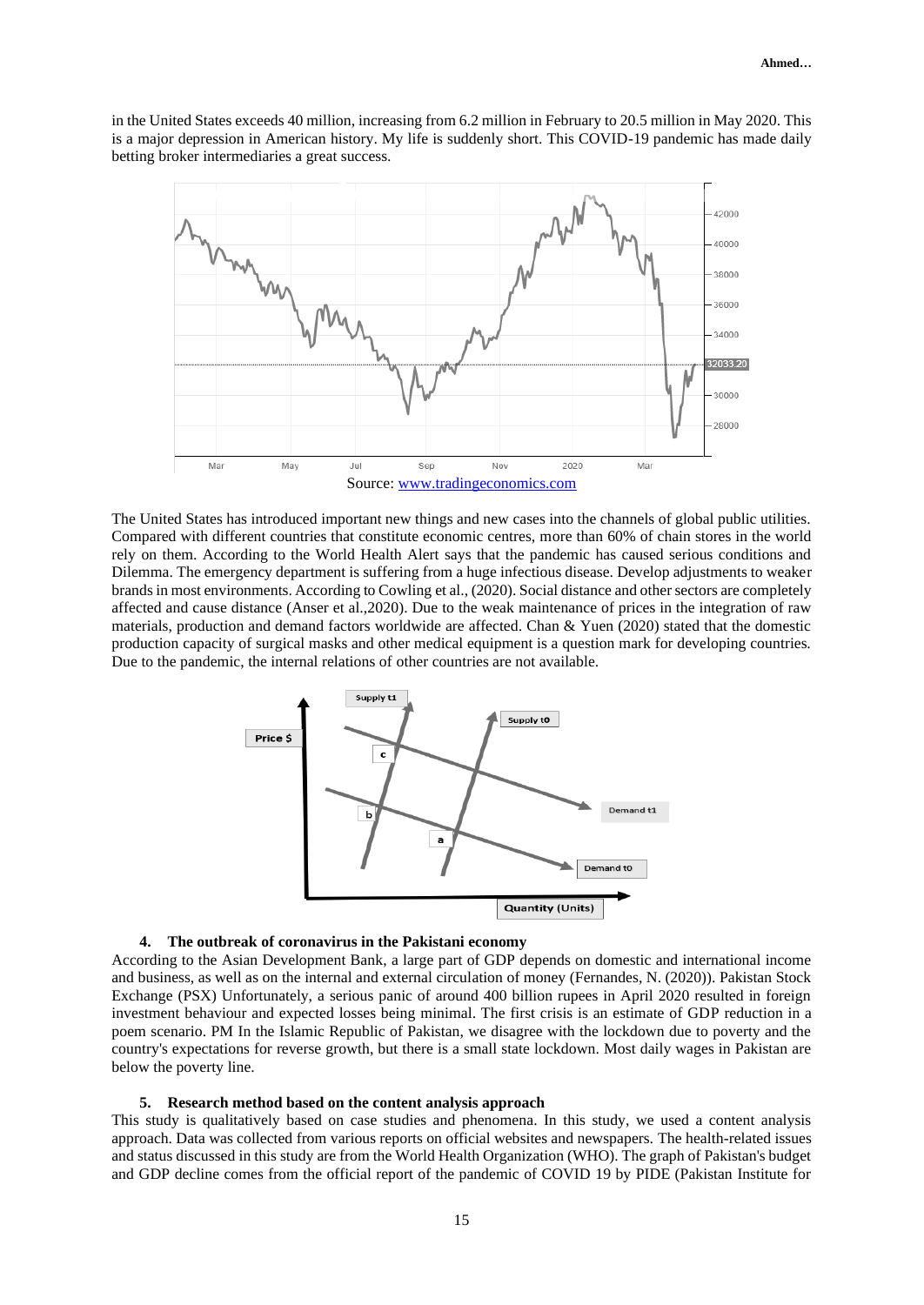Economic Development) at the beginning of municipalities related to health issues, and the case of COVID 19 is a provincial state. Health Services, Regulations and Coordination (nhrc.gov.pk) and internally covered and formally confirmed by the Asian Development Bank.

| Years | <b>GDP Growth Rate</b> | Increase | Decrease | Economic Growth (USD) | Increase | Decrease |
|-------|------------------------|----------|----------|-----------------------|----------|----------|
| 2016  | 5.53%                  | 0.8%     |          | \$278.69B             | 2.99%    |          |
| 2017  | 5.55%                  | $0.03\%$ |          | \$304.57B             | 9.3%     |          |
| 2018  | 5.84%                  | 0.28%    |          | \$314.57B.            | 3.28%    |          |
| 2019  | 0.99%                  |          | 4.85%    | \$278.22B             |          | $1.55\%$ |

#### **Table 1**

Source: Pakistan Institute of Development Economics (PIDE) Survey Report

## **6. Conclusion and Recommendations**

The study concludes that Pakistan is one of the countries most affected by the virus, with its growth rate and GDP on the other side of the IMF. This money can be spent on addressing this declining GDP and emergency health care. For Pakistan to overcome poverty and the country in terms of support, it must be possible to use ventilators and specialists. The most powerful factor in the world is the global negative economy at the scale of the shocking consequences of COVID 19. Developed countries with more reserves need to work with the countries that have been hit hardest. At present, the economy is a dilemma for developing as well as developed countries. Pakistan is one of the countries with poor health care and few developing countries, and the pandemics of these viruses are higher than in India and other neighbouring countries other than Iran. The peak of viruses and infections is 8-10 months longer due to the maintenance and construction of business and trade. Every state district must have a highly effective channel for disinfectant supply chains and the implementation of SOPs at the state and interstate levels. There is a powerful and efficient way to understand the status of information through domestic healthcare and collaboration with other countries. In all financial markets, there is an important part of COVID 19 at the global macro level, but due to its strong previous level, GDP and growth rates are once again sustainable through the application of SOPS. But in the context of Pakistan, it is in developing countries, the country that is very poor and suffers the most. The IMF and the World Health Organization need to mitigate and support developing countries so they can compete on the poverty line.

#### **References**

- Ahorsu, D. K., Lin, C. Y., Imani, V., Saffari, M., Griffiths, M. D., & Pakpour, A. H. (2020). The fear of COVID-19 scale: development and initial validation. *International journal of mental health and addiction*.
- Ali, A., & Şenturk, I. (2019). Justifying the Impact of Economic Deprivation, Maternal Status and Health infrastructure on Under-Five Child Mortality in Pakistan: An Empirical Analysis. *Bulletin of Business and Economics*, 8(3), 140-154.
- Ali, A., & Zulfiqar, K. (2018). An Assessment of Association between Natural Resources Agglomeration and Unemployment in Pakistan. *Pakistan Vision*, 19(1), 110-126.
- Ali, A., Ahmed, F., & Rahman, F. U. (2016). Impact of Government Borrowing on Financial Development (A case study of Pakistan). *Bulletin of Business and Economics* (BBE), 5(3), 135-143.
- Ali, A., Audi, M., & Roussel, Y. (2021). Natural Resources Depletion, Renewable Energy Consumption and Environmental Degradation: A Comparative Analysis of Developed and Developing World. *International Journal of Energy Economics and Policy*, *11*(3), 251-260.
- Ali, A., Audi, M., Bibi, C., & Roussel, Y. (2021). The Impact of Gender Inequality and Environmental Degradation on Human Well-being in the Case of Pakistan: A Time Series Analysis. *International Journal of Economics and Financial Issues*, *11*(2), 92-99.
- Ali, A., Mujahid, N., Rashid, Y., & Shahbaz, M. (2015). Human capital outflow and economic misery: Fresh evidence for Pakistan. *Social Indicators Research*, *124*(3), 747-764.
- Anser, M. K., Yousaf, Z., Khan, M. A., Nassani, A. A., Abro, M. M. Q., Vo, X. H., & Zaman, K. (2020). Social and administrative issues related to the COVID-19 pandemic in Pakistan: better late than never. *Environmental Science and Pollution Research*, 27(27), 34567-34573.
- Arshad, S., & Ali, A. (2016). Trade-off between Inflation, Interest and Unemployment Rate of Pakistan: Revisited. *Bulletin of Business and Economics (BBE)*, *5*(4), 193-209.
- Ashraf, I., & Ali, A. (2018). Socio-Economic Well-Being and Women Status in Pakistan: An Empirical Analysis. *Bulletin of Business and Economics (BBE)*, 7(2), 46-58.
- Audi, M & Ali, A. (2017). Socio-Economic Status and Life Expectancy in Lebanon: An Empirical Analysis. *Archives of Business Research*, 5(11), 159-170
- Audi, M. & Ali, A. (2017). Environmental Degradation, Energy consumption, Population Density and Economic Development in Lebanon: A time series Analysis (1971-2014). *Journal of International Finance and Economics*, 17(1), 7-20.